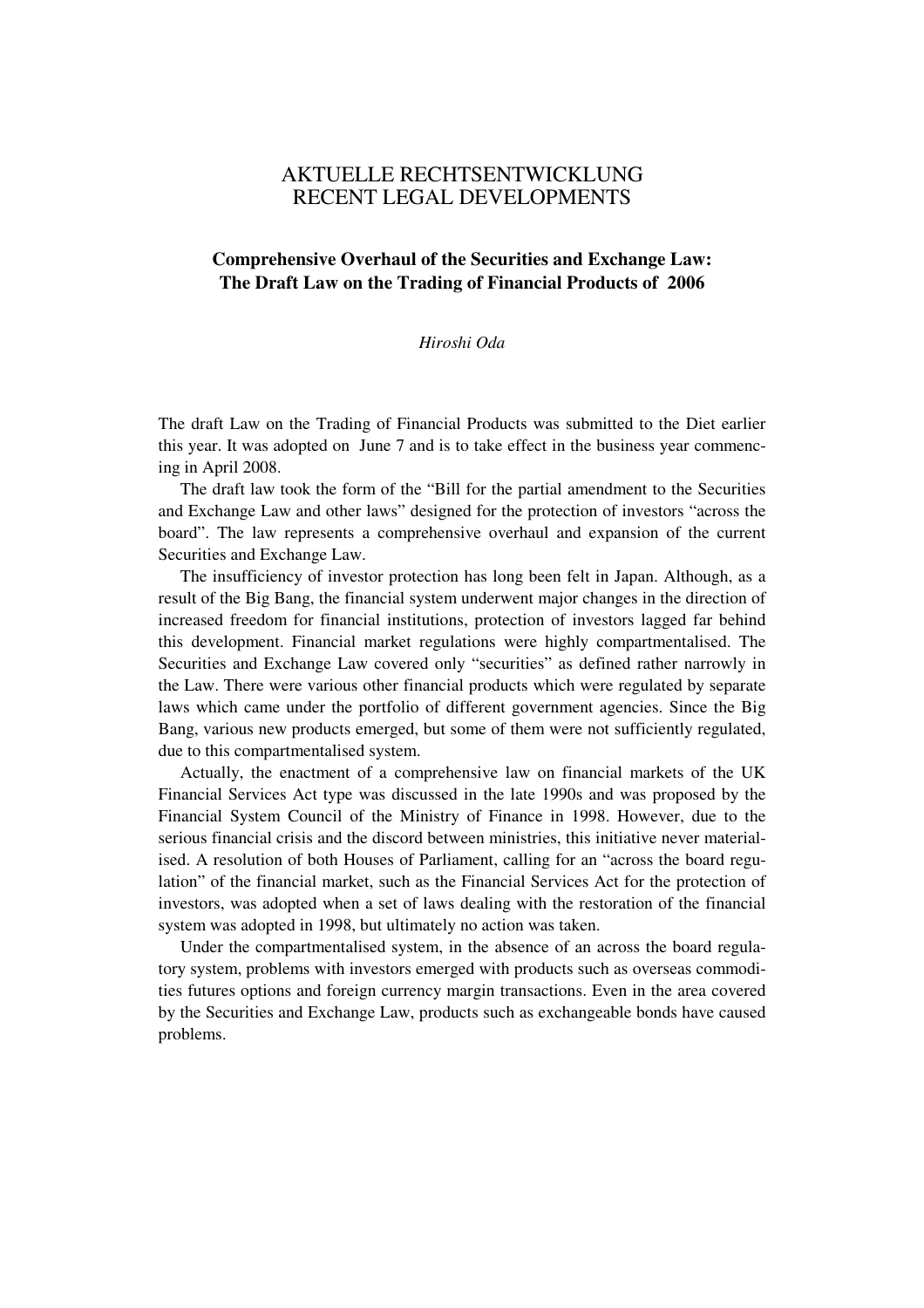In the meantime, in the UK, the Financial Services Act was replaced by the Financial Services and Markets Act in 2000. In Japan, the government was slow to respond to the increasing necessity of a comprehensive law. It was only in 2004 that the Financial Services Agency referred to the enactment of an "Investment Services Law" in its programme for further financial reforms, but its scope was fairly limited. On the other hand, there was growing concern that the current regulatory system was far from perfect. In 2004, the Japanese Federation of Bar Associations proposed the enactment of a comprehensive law regulating the financial market, mainly from the viewpoint of consumer protection. In 2005, the influential National Institute for Research Advancement (NIRA) published a proposal for a Japanese "Financial Services and Markets Act" along the lines of the UK Act, intended to be a law for comprehensive market regulation. In the light of some celebrated cases where ambiguities in the regulations were abused, the move for a comprehensive law gained momentum, and culminated in the present Bill.

The gist of the law is as follows:

#### *Scope of the Law*

The new law is to expand the coverage of financial products. Under the present law, the concept of securities is the key. If a financial product falls within the definition of securities, the law is applicable. The new law maintains this system, but gives a comprehensive definition of collective investment schemes. Shares in such a scheme are to be covered as "securities".

### *Securities Business* (shôken-gyô) *renamed and redefined*

Securities business as regulated in the Law is renamed as the "business of trading in financial products". Such business now covers sale and solicitation, asset investment and advice, as well as asset management businesses. It includes trading in derivatives, such as trading in futures, index futures, options, index options, swaps and credit derivative tradings.

#### *Professional and Non-Professional Investors*

Qualified institutional investors are differentiated from general investors. If the counter party to the transaction is a qualified institutional investor, some obligations of those involved in the business of trading financial products**,** such as the obligation to provide documents before the transaction**,** do not apply.

#### *Takeover Bid*

The system is to be streamlined and potential loopholes are to be closed. If, as a result of the acquisition of shares off the market and on the market combined, onethird of shares would be held by a single entity in conjunction with affiliated persons, the remaining shares must be acquired by a takeover bid. If, in the process